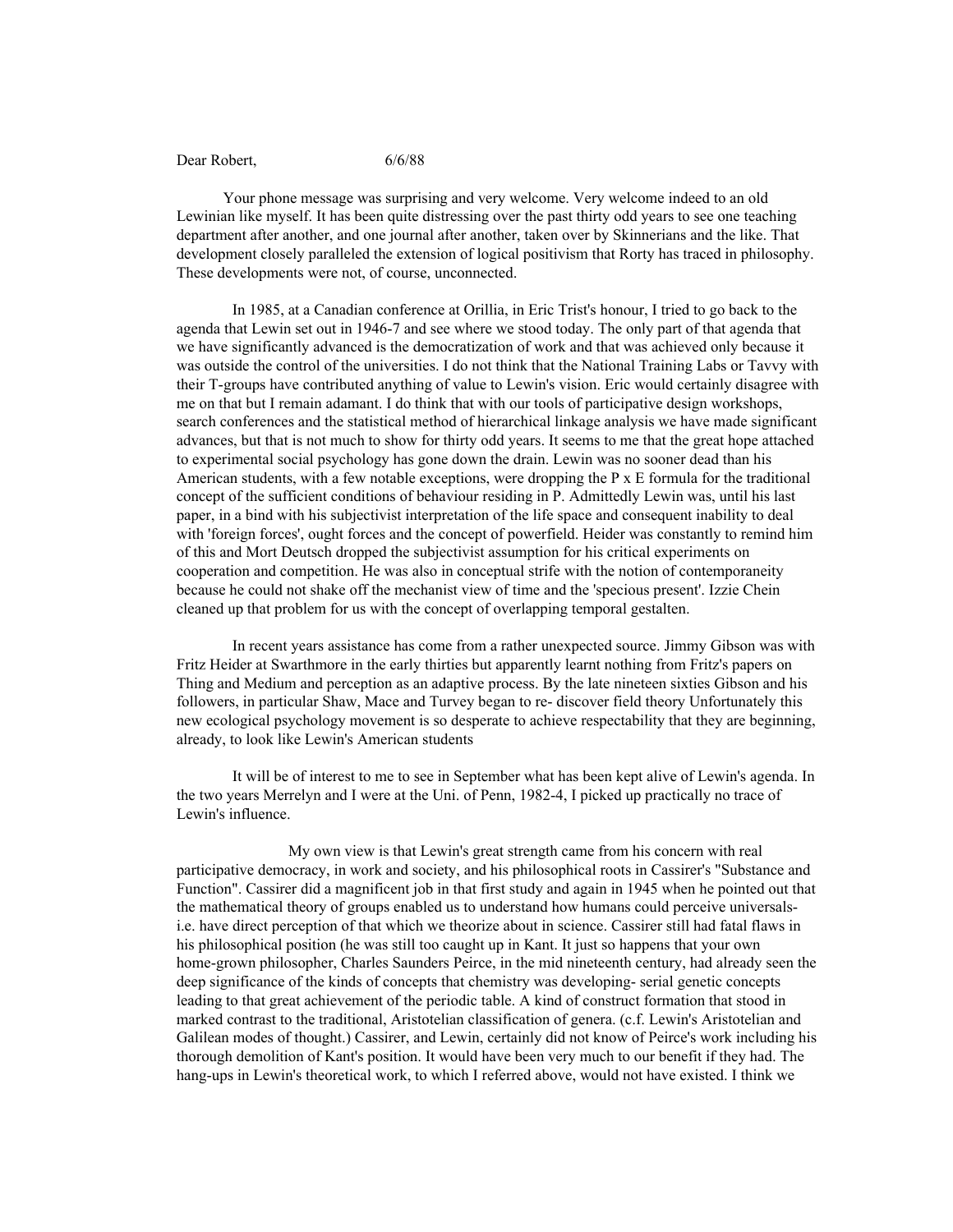have no alternative but to go back to the more consistent position that Peirce developed. Much of what Peirce spelt out has been carried forward by George Mead and by Pepper's 'world hypothesis of contextualism. Neither of these provide an adequate base. Mead did not write enough of his thoughts and the compilation of his lecture notes for post-humous publication was too dominated by Charles W. Morris. Morris' subsequent publications on languages gave a thoroughly mechanistic interpretation of Peirce's theory of signs (unfortunately this was carried over to the book by Ackoff and Emery," On Purposeful Systems." In reworking Ackoff's original draft I just left that chapter aside. I was then unaware of Peirce's work and felt I had nothing to add).

## The Pepper contribution on contextualism is more interesting.

Pepper's first formulation of his concept of conceptualism dates from around 1934. This was after the first volumes of the Collected Works of Peirce started to come from Harvard Press and at a time when Pepper was wrap in the work that Tolman and Egon Brunswick were doing together in the same university, UCLA. Both of the latter were philosophically oriented and both were strongly oriented against the subjectivism of the empiricists and the mechanistic approach of Clark Hull. There was obviously synergism in this trio and at this time, the depth of the Depression, the emergence of Hitler and Roosevelt, a time when conventional thinking had little support .

Pepper brilliantly displayed the magnitude of the challenge that Peirce and his contextualist philosophy posed for the traditional alternatives. It posed the challenge at the fundamental level of the basic categories of each philosophy. The puzzling features of Pepper's contribution are that, a) he has never once, to my knowledge, referred to Peirce as the source of contextualism. He clearly dismisses William James' concept of pragmatism as puerile but does not direct his readers to his source, b) he chooses as the root metaphor of contextualism the ' purposeful act". The purposeful act necessarily presumes an organism that can make choices but, in itself, the concept does not specify the kind of environment that makes choice possible or may require the making of choices. If, as an intellectual tour de force, one allows for the existence of purposive organisms then the rest can be handled as an exercise in mechanistic interaction or modeled in a formistic fashion. (In parts of OPS it is clear that Ackoff and I were guilty of just that). Peirce was insistent that such phenomena had to be understood as transactional events not interactional events: as Thirds not Seconds He was just as clear that conversation was the metaphor ,par excellence , of transactional events. This should have been clear to Pepper but was not obviously not, and never in his later writings, including his attempts to formulate a new world hypothesis, was it to become clear. It appears that he had his moment of vision and that vision was dominated by Tolman's efforts to prove to the Hullians that humans should be taken as purposive organisms, not reactive rats. There was no doubt but that that was an advance. It was only a part of what Peirce had contributed.

Going back to Peirce was not an easy matter when the major source of his writings were the volumes of the Collected Works produced by his alma mater, Harvard University. Those volumes were a shocking, and highly expensive, treatment of a major thinker. They proceeded from the assumption that he was a great thinker but was unsystematic. They clipped cut and repasted to give his writings the sort of order they expected of him. The end result was quite awful. I spent lashings of time trying to re-create the order that Peirce had followed. Then a beautiful thing happened. Max Frisch, as general editor had the Indiana University Press producing a new edition in strict chronological order. The first three volumes are out.

Those volumes cover the critical period when the young Peirce had a window open in the canopy of conventional ideas. It was a window that had been blown open by not only the chemists in creating a post-phlogiston science and Faraday creating a field theory of Electro-magnetism but also by the winds of change that blew in Darwin and the Communist Manifesto. For a young man who was